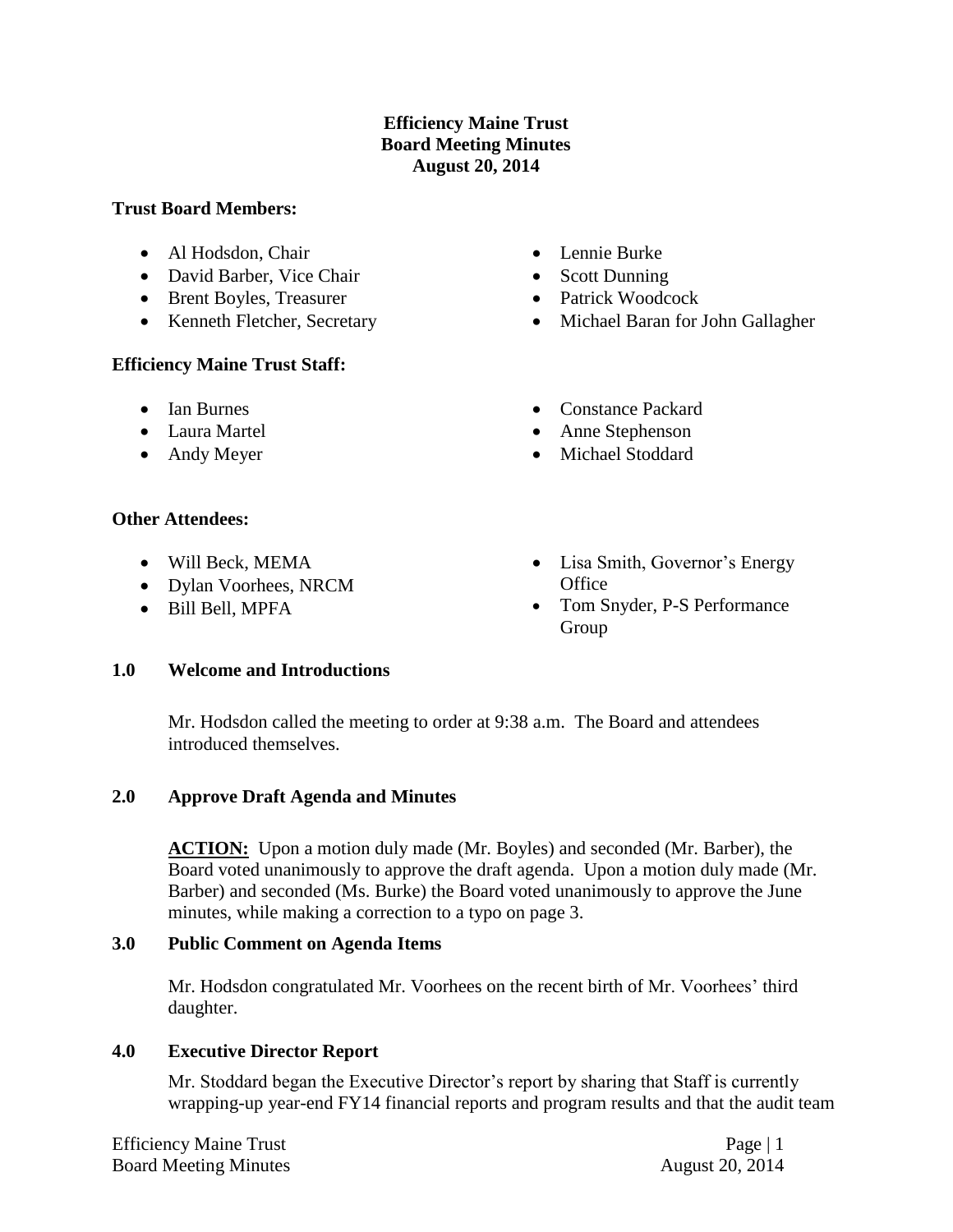form MacPage is on-site reviewing files. He then moved to an update media relations and outreach, and reported that as marketing increases for the business programs, he will be contacting the Board for their help in reaching out to their contacts. Mr. Stoddard will also be sharing an invitation for a luncheon hosted by Efficiency Maine at the MaineBiz Momentum Convention.

Mr. Stoddard reported recent monthly performance of the Business Incentive Program which is at its highest investment level ever; it is currently on target for the year. He also reported that, the Small Business – Direct Install Program will be launched at the beginning of September.

The presentation then moved to residential programs. Mr. Stoddard updated the Board on the HESP program and shared that the HESP Stakeholder Meeting held in mid-July was very fruitful. More than 75 stakeholders attended, and many offered verbal and written comments. Staff is working to address comments and will be following-up with the Board and attendees including any changes to the program. One long-planned change to the efficiency standard for heat pumps has already been implemented.

Mr. Stoddard closed the Executive Director's Report with a briefing on administrative matters. The Trust's office has moved across the street to 168 Capitol Street. The office now has space for Board Meetings and meetings will shift from the Governor Hill Mansion after the room is furnished. Mr. Peter Eglington will be joining the Staff as Program Director starting September 15. Mr. Badeau recently resigned as Director of Communications; he will be replaced by Dr. Stephenson who currently serves as Communications Manager. Mr. Burnes has taken on new responsibilities managing Strategic Initiatives including the Trust's involvement in the Forward Capacity Market, tracking and managing program data and evaluations, and managing regulatory matters at the Public Utilities Commission. The Board congratulated Mr. Burnes and Dr. Stephenson.

#### **5.0 Reports**

#### **a. Finance and Administration Committee**

### **(i) REVIEW Financial Reports for FY15 Year-to-Date**

Mr. Boyles introduced the financial reports and directed the Board's attention to the next motion.

### **(ii) APPROVE Budget Adjustments to FY15 Budget**

Mr. Boyles directed the Board's attention to a memo from Mr. Stoddard dated August 7, 2014. The memorandum described the Staff's recommendation to adjust the FY15 budget by moving funds out of the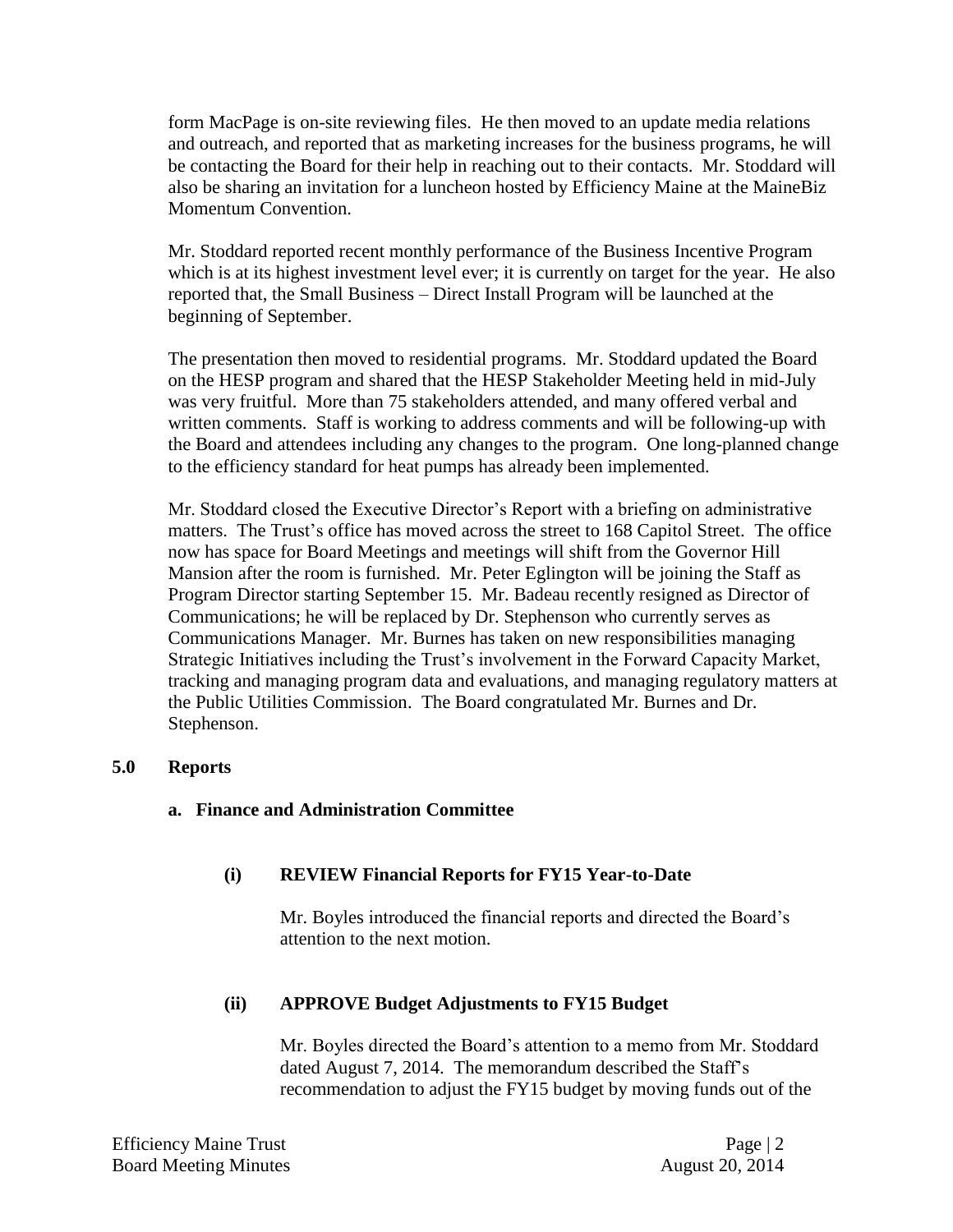Business Incentive Program and into two other programs where there is a greater need and higher likelihood of fully investing the funds during this fiscal year.

Mr. Woodcock expressed his concern with the third recommendation to move \$4 million dollars to the residential program. Mr. Woodcock mentioned that the Governor's Office gets many inquiries about business electric rates and stated he is concerned about actions that could potentially increase energy costs for businesses.

Mr. Boyles commented that this concern should be balanced with the need to invest the funds in energy efficiency in a timely manner, and that the shift in funds was the best way to ensure that they were fully invested this fiscal year. Mr. Hodsdon added that this question could also be revisited again should the investment level of the Business Incentive Program change. Mr. Stoddard noted that it is the Staff's opinion that the 40/60 (residential programs/business programs) split that guides our budget allocations should be measured and achieved over a number of years, but that it need not be maintained with precision in each individual year. Mr. Stoddard added that investing in residential energy efficiency is possibly the best way the Trust can reduce winter peak and reduce the looming impacts of the (natural gas) basis differential. This in turn could have a significant impact on lowering prices to benefit Maine businesses operating this winter.

**ACTION:** Upon a motion duly made (Mr. Boyles) and seconded (Mr. Barber) the Board voted to approve an adjustment to the FY15 budget in which \$5.3 million of forecasted carry forward from the FY14 budget allocation is added to the (electric) Business Incentive Program; \$2 million is then moved from the FY15 revised (electric) Business Incentive Program to the (electric) Small Business Direct Install budget; and \$4 million is moved from the FY15 revised (electric) business Incentive Program to the Residential Lighting, Appliance and Electric Program. Mr. Hodsdon, Mr. Barber, Mr. Fletcher, Mr. Boyles, Ms. Burke and Mr. Dunning were in favor; Mr. Woodcock and Mr. Baran opposed.

#### **(b) Program Committee**

#### **i. REVIEW Appliance Rebate Program Evaluation**

Mr. Burnes led a review of the recently completed Appliance Rebate Program process and impact evaluation. Mr. Burnes recounted the evaluation methods and results of cost-effectiveness tests for the measures included in the program. The overall program was found to have a net Total Resource Cost test of cost-effectiveness of 1.73 and a net Program Administrator Cost test cost-effectiveness of 1.96. Mr. Burnes also